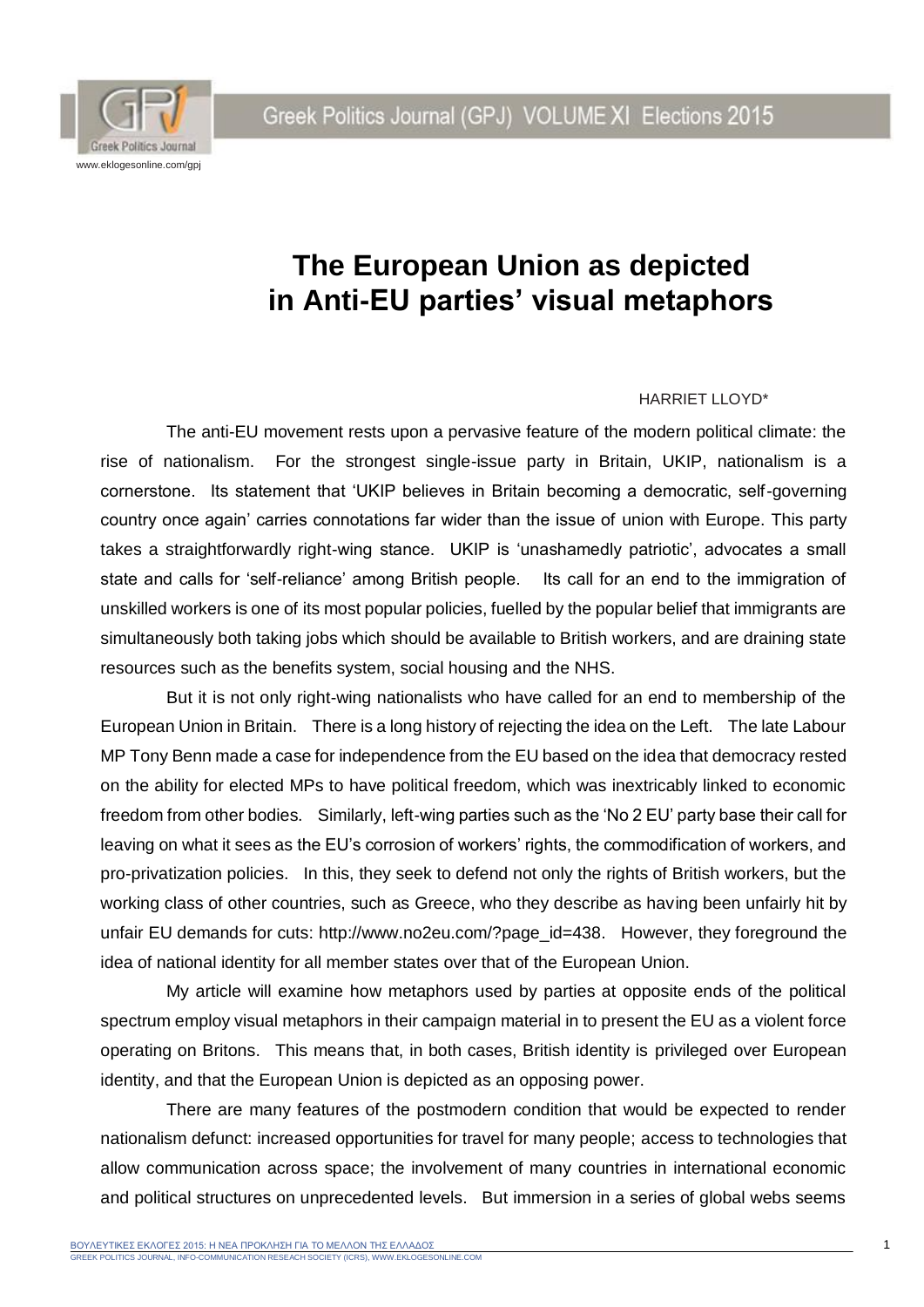



to have had the result of increasing the desire to grab onto old understandings of the local, and 'home'.

The national unit is, of course, not nearly as old as it claims to be. It is only when we come into contact with members of other nations that we gain any awareness of our own nationality. The assumption that we all possess a national identity, as we are frequently asked to declare on forms for seemingly quite unrelated purposes, is not 'natural', nor is it a level of identity equally oriented to in different places. Yet in many ways, it is made to appear natural, normal and necessary. We should always question ideas that seem natural, normal, and necessary.

One of the ways that this naturalization is achieved is through what Michael Billig (1995) refers to as 'banal nationalism'; the unnoticed ways in which the idea of nation is suggested to us in the background of our daily lives, such as limp flags hanging from official buildings. This, Billig suggests, is what facilitates the fervent 'hot' nationalism that we are sometimes called upon to perform, in the cause of social movements. By then, the idea has been built up so unobtrusively that our defence of it seems natural. Billig laments that it is only 'hot' nationalism that tends to be the focus of academic analysis, in the same way that it is this sort of nationalism that is noticed by others. It is at these moments that the results of investment in the idea of nation are evidenced.

Nationalism is almost always tied to judgements about who should have certain responsibilities and privileges. Poole (1999) suggests that accepting the idea of national identity is a question of both benefitting from and sacrificing to this cause, as a kind of moral contract. In return for a national identity that outlives us, and offers us protection from others, we agree to attend to the needs of our fellow nationals over the sometimes more morally urgent needs of non-nationals, and to sacrifice other aspects of our identities. The most extreme example of this is giving our own lives for the sake of the national good in war with other countries.

On the other hand, nations are extant administrative units, and it is often argued that the most effective means of achieving a number of aims, such as wealth redistribution, would be to utilise these units. When nations are described as nations, we can question whether they are the most sensible means of achieving certain political objectives. But, more often than not, other terms are substituted for the nation, which carry a range of ideologically-loaded meanings, such as 'homeland'. We should pay close attention to the terms in which these debates are carried out.

One of the most telling devices in the subtle communication (both verbal and visual) of ideas it metaphors. By examining the assumptions behind metaphors, we can begin to get a picture of how the producer of a message wants us to think about an issue. Metaphors describe one thing in terms of another. Certain aspects of the phenomenon described in a metaphor will be highlighted in the metaphor, and other things ignored. Both of these things are important for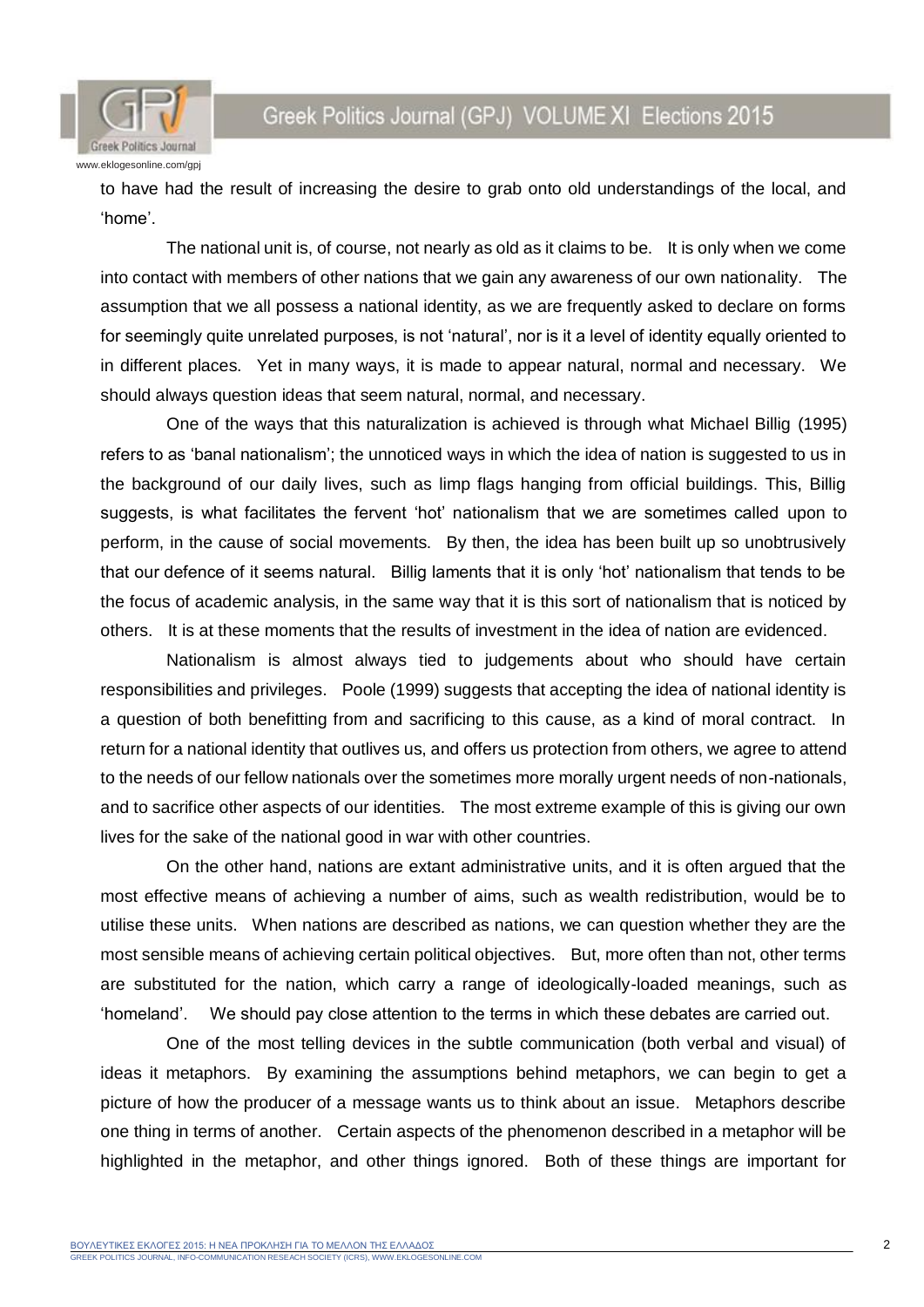Greek Politics Journal (GPJ) VOLUME XI Elections 2015



understanding what we are being asked to see as the most and least important aspects of a situation.

The UKIP party employs a particular visual metaphor in one of its campaign posters, available at [http://www.ukip.org/ukip\\_national\\_billboard\\_campaign.](http://www.ukip.org/ukip_national_billboard_campaign)

The British flag is pictured burning from the centre outwards, revealing the EU flag underneath. The caption reads: 'Who really runs this country? 75% of our laws are now made in Brussels'. On the right-hand side, a rectangle in the UKIP party colours if purple and yellow reads 'Take back control of our country. Vote UKIP 22<sup>nd</sup> May'. In this metaphor, flags are seen as representing power, or 'control'. The British flag symbolises British power, and the EU flag the power of the European Union. The fire which burns the British flag represents the loss of power for Britain. The use of fire, as opposed to some other form of decay, in this metaphor represents the loss of power as uncontrolled and fast-spreading.

But is also important to consider what is not being represented in this metaphor. The influence of Britain on the EU, for example, is absent. The depiction of the EU as a destructive force, burning away British control and identity, allows no room for considerations of the benefits of membership.

But, while 'NO2EU' employs a very different visual metaphor, they nevertheless depict the EU as a violent force, which British workers are at the mercy of. Available at [http://www.no2eu.com/,](http://www.no2eu.com/) in a flow of images, a male worker in a hard-hat and high visibility jacket reading 'workers' rights' is shown lying down under a huge judge's hammer with the works 'Lisbon treaty' engraved on it. In the background, part of a disproportionately large EU flag is show, one star being about half the size of the man. A large caption reads: 'Workers' rights are being eroded by the EU', with a subtext reading: The EU is turning human beings into commodities to be shunted around Europe while local workers are excluded from being able to provide for their families'.

In this metaphor, the man stands in for other workers, while the judge's hammer represents the laws enforced by the European Union. The worker's helpless position represents the relative powerlessness of British workers in the face of EU legislation. Again, Britons (or 'local workers', as they are euphemistically called here) are depicted as being at the mercy of EU power, with no recourse for regaining strength other than to leave the EU. The contractual nature of the relationship is not taken into account; Britons are depicted only as being subject to the EU, rather than as subjects in the EU.

In each of these instances, not only are negative aspects of life, such as the loss of employment, attributed to the EU, but an idea of being physically threatened is associated with it. Although, in the latter case, this is not necessarily nationalistic, such representations serve to